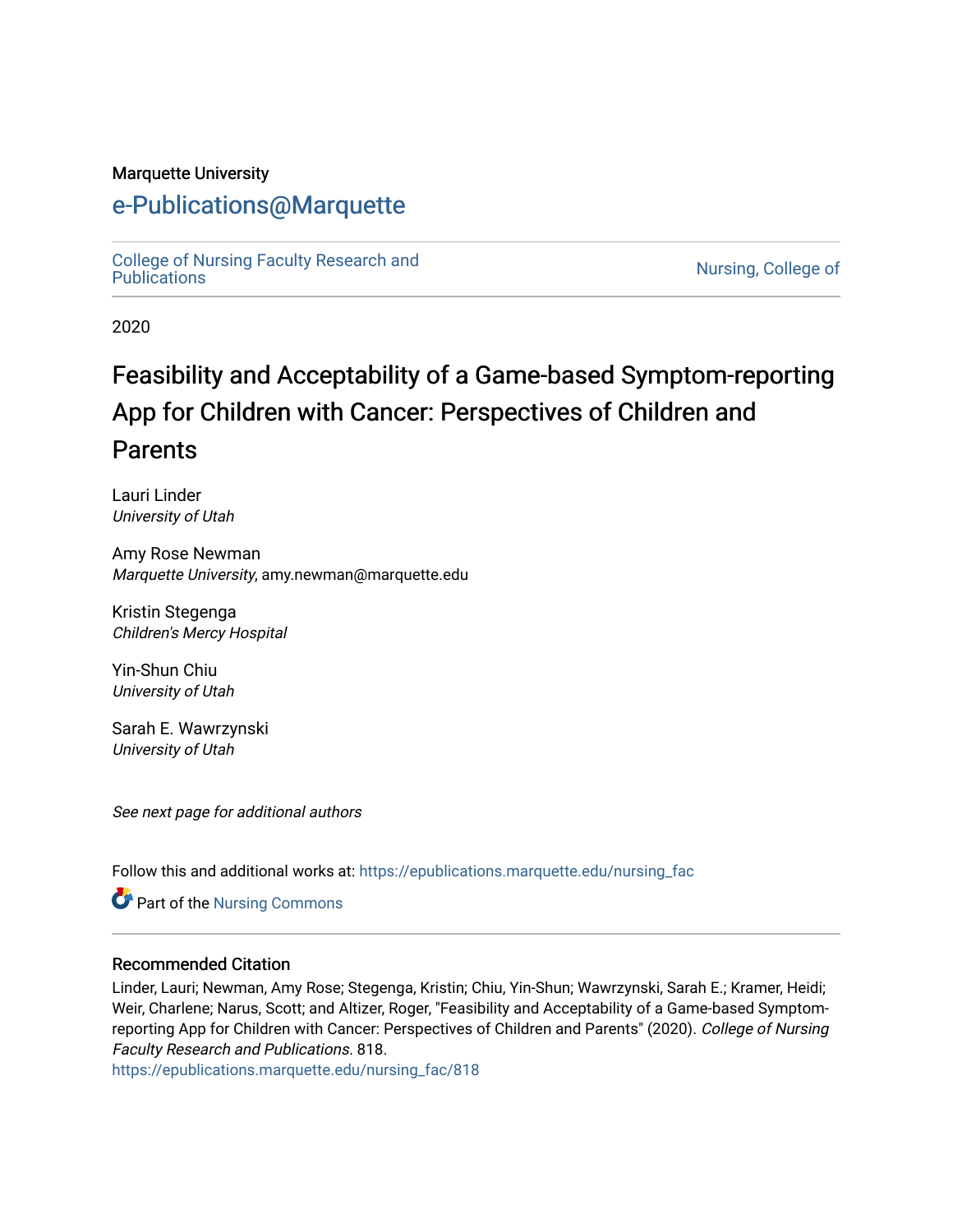#### Authors

Lauri Linder, Amy Rose Newman, Kristin Stegenga, Yin-Shun Chiu, Sarah E. Wawrzynski, Heidi Kramer, Charlene Weir, Scott Narus, and Roger Altizer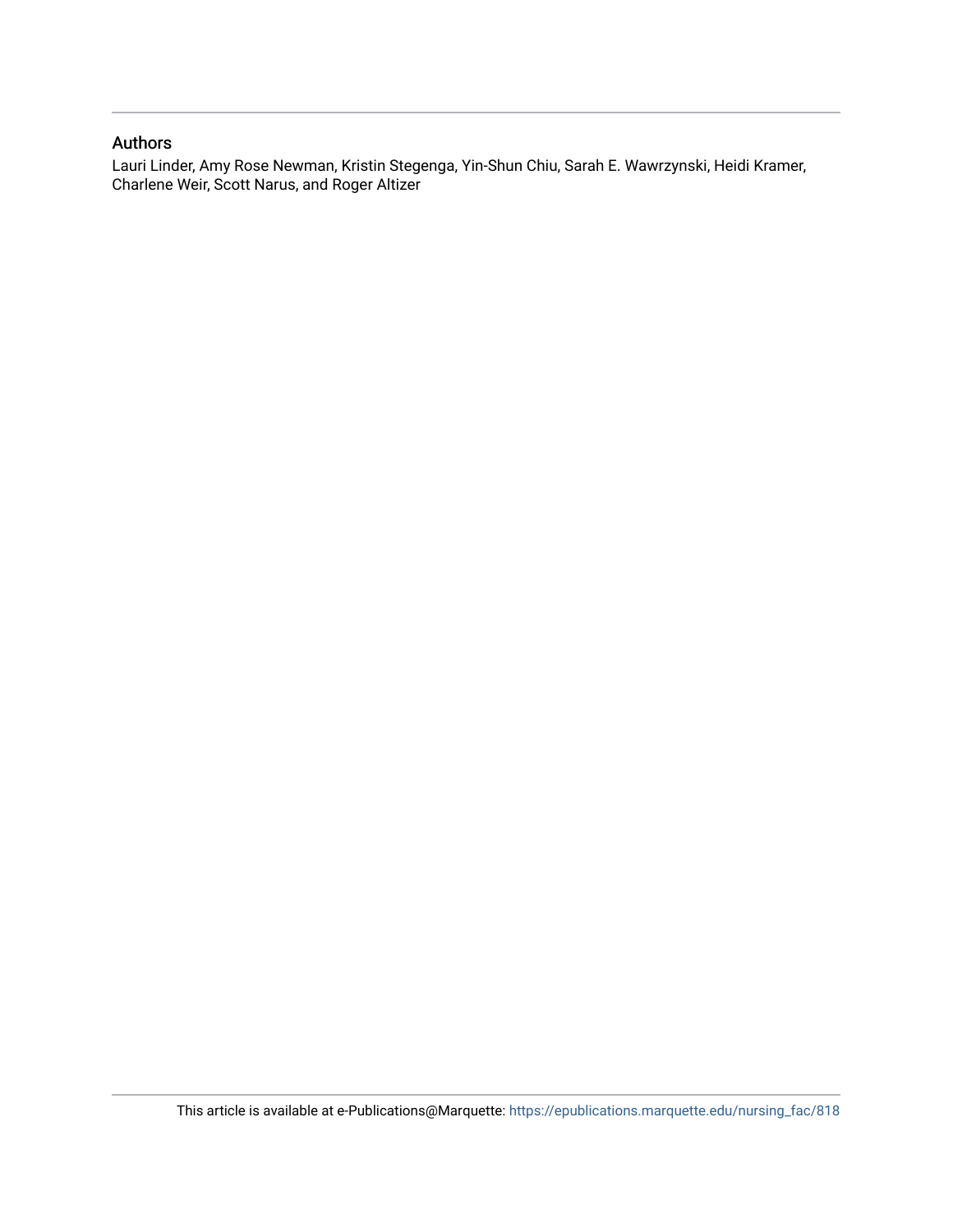**Marquette University**

## **e-Publications@Marquette**

## *Nursing Faculty Research and Publications/College of Nursing*

*This paper is NOT THE PUBLISHED VERSION***.**  Access the published version via the link in the citation below.

*Supportive Care in Cancer*, Vol. 29, No. 1 (2021): 301-310. [DOI.](https://doi.org/10.1007/s00520-020-05495-w) This article is © 2020 Springer-Verlag GmbH Germany, part of Springer Nature and permission has been granted for this version to appear in [e-Publications@Marquette.](http://epublications.marquette.edu/) Springer-Verlag GmbH Germany, part of Springer Nature does not grant permission for this article to be further copied/distributed or hosted elsewhere without express permission from Springer-Verlag GmbH Germany, part of Springer Nature.

# Feasibility And Acceptability of a Game-Based Symptom-Reporting App for Children with Cancer: Perspectives of Children And Parents

Lauri A. Linder College of Nursing, University of Utah, Salt Lake City, UT Center for Cancer and Blood Disorders, Primary Children's Hospital, Salt Lake City, UT Amy R. Newman College of Nursing, Marquette University, Milwaukee, WI Children's Hospital Wisconsin, Milwaukee, WI Kristin Stegenga Children's Mercy Hospital, Kansas City, MO Yin-Shun Chiu College of Nursing, University of Utah, Salt Lake City, UT Sarah E. Wawrzynski College of Nursing, University of Utah, Salt Lake City, UT Pediatric Critical Care Services, Primary Children's Hospital, Salt Lake City, UT Heidi Kramer Department of Biomedical Informatics, University of Utah, Salt Lake City, UT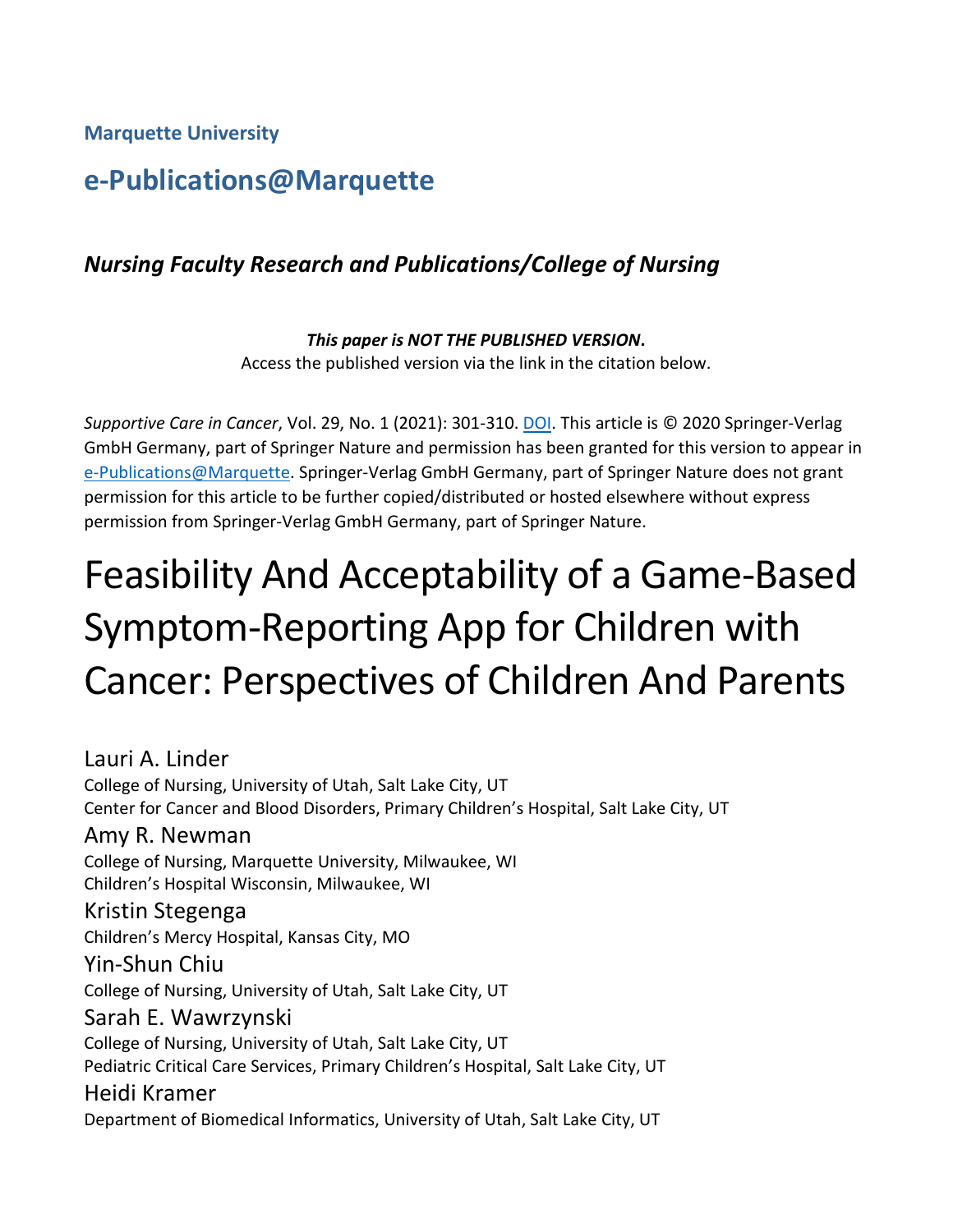## Charlene Weir

Department of Biomedical Informatics, University of Utah, Salt Lake City, UT

## Scott Narus

Department of Biomedical Informatics, University of Utah, Salt Lake City, UT Medical Informatics, Intermountain Healthcare, Salt Lake City, UT

## Roger Altizer

Population Health Sciences, Entertainment Arts & Engineering, University of Utah, Salt Lake City, UT

## Abstract

Background: Children with cancer have difficulty identifying and describing the multiple symptoms they experience during hospitalization and between clinical encounters. Mobile health resources, including apps, are potential solutions to support child-centric symptom reporting. This study evaluated the feasibility and acceptability of a newly developed game-based symptom-reporting app for school-age children with cancer. Procedure: Nineteen school-age children (6–12 years of age) receiving treatment for cancer at a COG institution in the Intermountain West of the United States used a game-based symptom-reporting app between clinical visits. Feasibility was evaluated through a summary of actual days of app use and interaction with each of the app's features. Children and their parents participated in interviews regarding the app's acceptability. Results: Children used the app a median of 4 days (range 1–12) and interacted most frequently with the symptom reporting and the drawing features. Children enjoyed aspects of the app that supported their creativity and provided choices. Parents endorsed the interactive nature of the app and the value of the child providing his/her own report. Both children and parents identified additional opportunities to enhance the child's user experience. Conclusion: Study results support the preliminary feasibility and acceptability of the app. Children's and parents' responses supported the developmental relevance of the app and its role in enhancing the child's autonomy and serving as an outlet for creativity. Future directions include optimizing the child user's experience and investigating the app's role as a resource to enhance shared decision-making for symptom management.

## Keywords

Cancer, Children, Mobile technology, Symptom assessment, mHealth, Gamification, Games for health

## Introduction and background

Managing symptoms that children with cancer experience as a consequence of their disease and its treatment is essential to optimizing the child's quality of life [[ 1]]. The initial step to symptom management is assessment; however, standard approaches to symptom assessment in most clinical settings, including opportunities to track symptoms between visits, are lacking [[ 3]].

Although the prevalence and severity of symptoms typically decrease over the course of the child's treatment [[ 4]], children's symptom experiences and the trajectories of symptoms are highly individual [[ 6]]. While symptoms vary during a hospitalization [[ 7]], they also persist in the ambulatory setting [[ 9]]. Children may experience persistent physical and psychological symptoms, including nausea, pain, and difficulty sleeping, following discharge from the hospital but not report them to the clinical team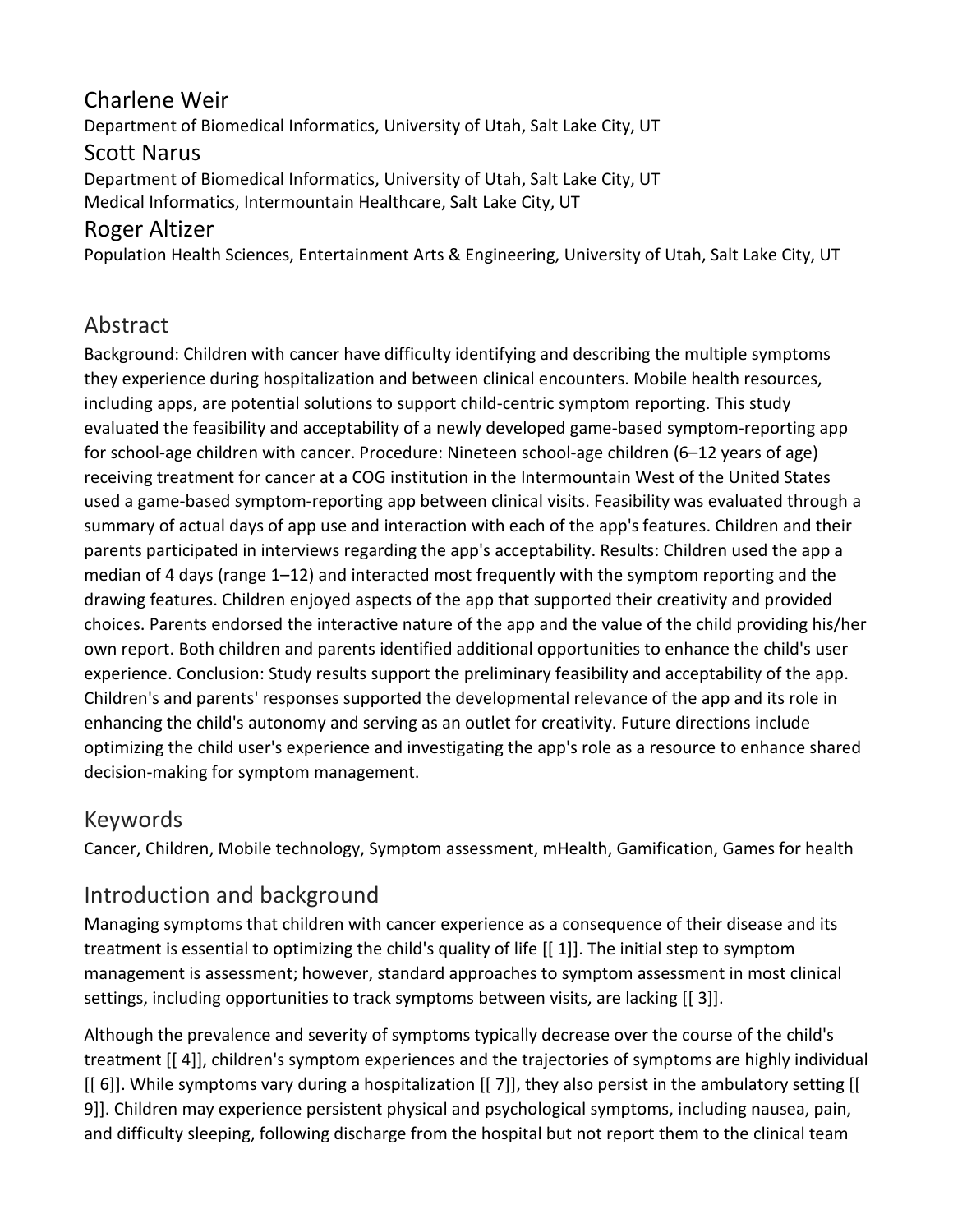[[10]]. Children also relate the persistence of symptoms and strategies to manage these symptoms on days when they are feeling well [[11]].

School-age children (6–12 years of age) are developing reasoning abilities that allow them to represent experiences mentally and symbolically [[12]]. In contrast to adolescents and adults who recall information through verbal prompts, school-age children recall and communicate information through sensory activities. Many symptom-reporting resources for children, however, are largely derived from adult versions of tools that rely on verbal prompts to recall information. These tools typically emphasize assessment at a given point in time with a limited recall period which may not identify trends in symptoms over a longer period of time.

Mobile health (mHealth) resources, including gamified apps, are potential solutions to support childcentric symptom reporting and trend identification for symptoms between clinical encounters [[14]]. Mobile devices, including tablet computers, are familiar to most school-age children and provide a developmentally relevant platform for engaging children in that they are easy to manipulate and remove a level of abstraction [[15]]. Incorporating game-based features, i.e., "gamification" into apps engages children's senses and supports problem-solving and creativity to enhance their recall and report of symptoms and experiences [[16]–[19]]. Although symptom-reporting apps have been developed for older children and adolescents with cancer [[20]], fewer resources exist for younger children [[22]]. Examining the extent to which target users interact with a given technology and their attitudes toward that technology provides insights into its potential future use [[23]].

## Purpose

This study evaluated the feasibility and acceptability of a newly developed, game-based symptomreporting app, *Color Me Healthy*, for school-age children with cancer. The larger project guiding the app's development was grounded in developmental science, which recognizes the multiple aspects of the child's development [[24]], and symptom science, which recognizes the patient's self-report as the gold standard for symptom reporting [[26]–[28]].

## Methods

#### Setting

The study setting was the Center for Cancer and Blood Disorders at a Children's Oncology Group affiliated children's hospital in the Intermountain West of the United States. The center includes a 32 bed inpatient unit and an ambulatory clinic serving approximately 40 patients each day.

#### Sample

Participants included children and parents. Eligible children were 6 to 12 years of age and receiving chemotherapy as treatment for cancer in an inpatient or ambulatory setting. Children were required to have completed at least one cycle of chemotherapy, speak and understand English, and be physically and cognitively able to complete study procedures. Because the focus of the study was evaluation of the app, children were heterogenous with regard to diagnosis and stage of disease. Parent participants were the parent or legal guardian of a child participant. They were required to speak and understand English and be able to participate in the acceptability interview.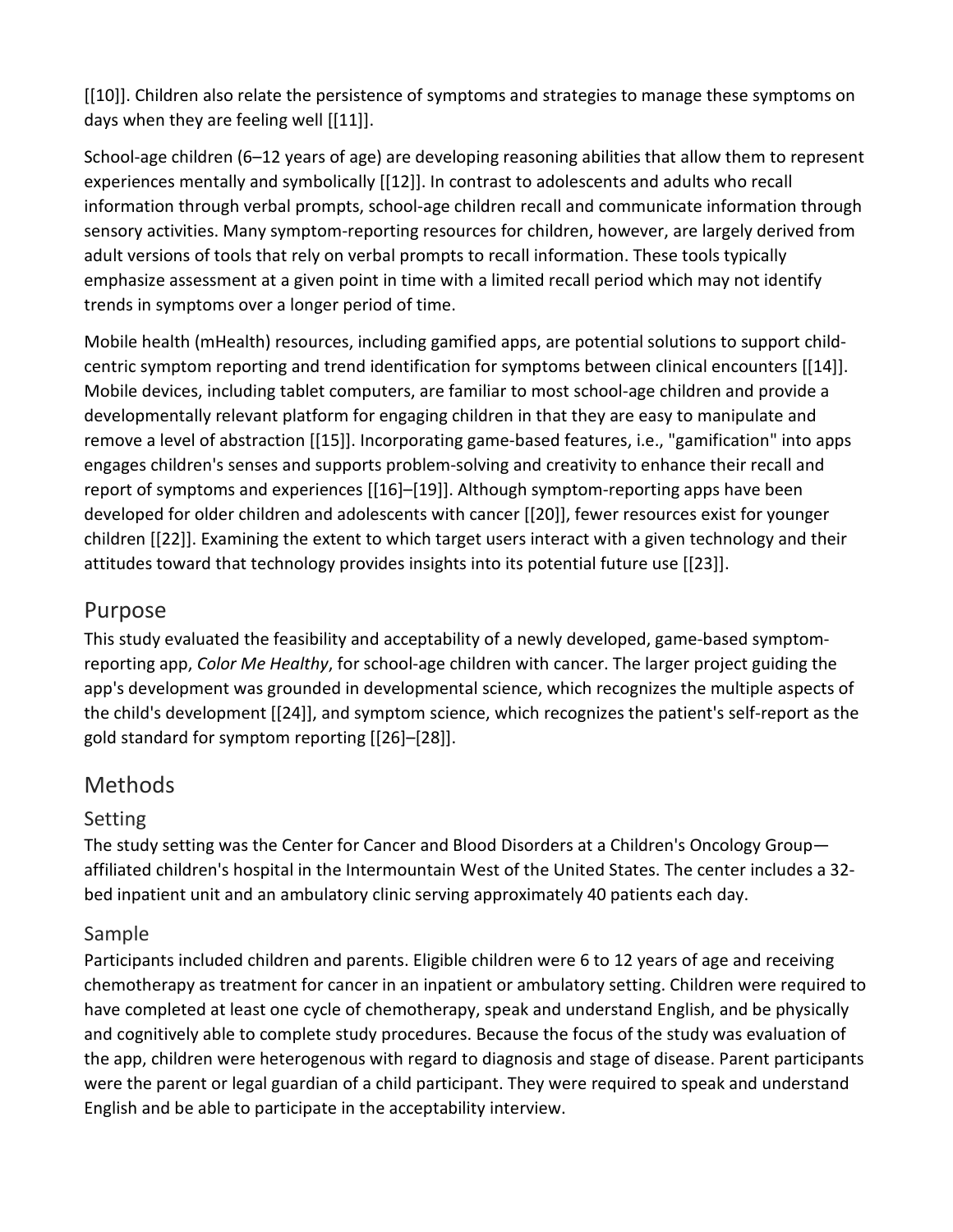## *Color Me Healthy* app

The *Color Me Healthy* app is a game-based symptom-reporting app delivered via a tablet computer that was co-designed with iterative input from school-age children with cancer and pediatric oncology clinicians [[29]]. Children and clinicians provided input regarding symptoms of priority for inclusion, preferences for communicating symptoms, and preferences for having data represented [[11], [30]].

Programming support was provided by graduate students working in the University of Utah's Therapeutic Games and Apps Lab (The GApp Lab) under the supervision of the principal investigator (LL) and lab director (RA) [[31]]. The interdisciplinary three-student team included the roles of a programmer, artist, and producer. Programming was guided by Design Box principles, an inductive, qualitative approach that supports analysis of the problem and considers perspectives of the end users from the beginning. The Design Box method is built on the assumption that a good design solves a problem [[32]] and considers the technology, aesthetics, audience, and the underlying play/question theory before proposing a design.

The app features a customizable avatar that guides children to identify their symptoms using drawing features, brief checklists, and short-answer responses (Fig. 1). The app supports the report of the prevalence, severity, and associated bother of eight general symptoms: pain, nausea, vomiting, fatigue, difficulty sleeping, appetite changes, coughing, and dizziness. It also supports children to localize additional symptoms, including pain, rash, itching, bruising, numbness/tingling, mouth sores, and difficulty swallowing to specific areas of the body including the head, mouth, chest, abdomen, and extremities.



Fig. 1 Screen shots from the Color Me Healthy app

The app also includes a goals page emphasizing daily health promotion activities along with a sketch pad and diary to support personal creativity and reflection. Children receive up to two daily rewards: one for logging into the app and a second for completing key daily tasks within the app. Patiententered data are encrypted and stored as JavaScript Object Notation (.json) files in the patient's account within the app.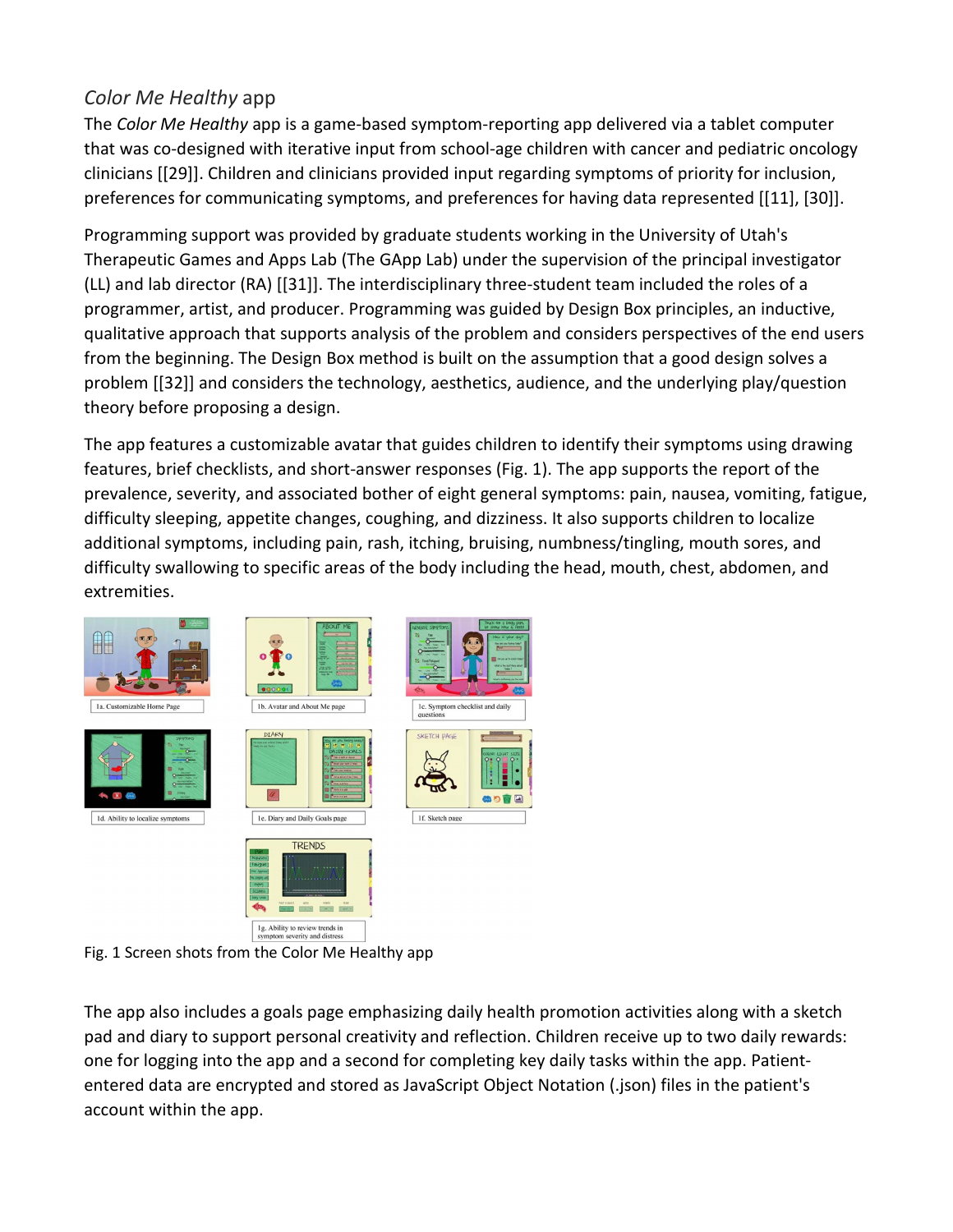#### **Measures**

#### *Feasibility*

The feasibility of the *Color Me Healthy* app was evaluated through review of children's actual use of the app. Children's actual days of use and days of interaction with each feature within the app were summarized using date and time-stamped data files that were generated as children interacted with the app.

#### *Acceptability*

Acceptability was evaluated from the perspectives of children and their parents through brief, semistructured interviews at the close of the study period. Interviews were guided by three questions: "What three things did you like most about the app?"; "What three things did you not like about the app?"; and "What three things would you change about the app?" These questions have been used in previous work evaluating an exercise-empowerment mobile video game for children with cancer from the perspectives of children, parents, and clinicians [[33]]. Children were also asked about their willingness to use the app again and their preference for reporting symptoms using the app or a paperbased resource. Collectively, questions addressed the app's perceived ease of use and perceived usefulness, key determinants of technology adoption [[23]].

#### Procedure

#### *Recruitment and enrollment*

Institutional review board approval was granted for the study. A research team member screened patients scheduled for clinic visits or inpatient admissions for eligibility. A clinical team member approached eligible families with information about the study and to obtain permission for the research team member to meet with them to explain the study. Parents provided written permission for the child's participation and informed consent for their own participation. Children 7 to 12 years of age provided written assent. Children who were 6 years of age provided verbal assent.

#### *Data collection*

Children received a study-dedicated tablet computer for use during the study period. A research team member assisted the child to set up a user account and oriented the child and parent to the app and its features. Children were requested to use the app for 5 days between ambulatory clinic visits or inpatient admissions for chemotherapy. A 5-day trial period was selected to support consistent userelated expectations across settings and treatment schedules. Children who were anticipated to have more than 5 days between study-related visits were informed that they could use the app beyond the requested 5-day period if they wished.

A research team member met with children and parents at the conclusion of the study period, typically during the subsequent scheduled clinic visit for chemotherapy, to complete the child and parent acceptability interviews. Interviews were audio recorded and lasted 3.5 to 12 min. Child and parent participants received gift cards after completing the interviews.

#### Data management and analysis

Each participant's app-generated data were extracted from tablet computers as a password-protected zip file via an administrator account. Days of app use and its features were entered into an Excel sheet and summarized descriptively. Date and time stamps of files generated as children used the app were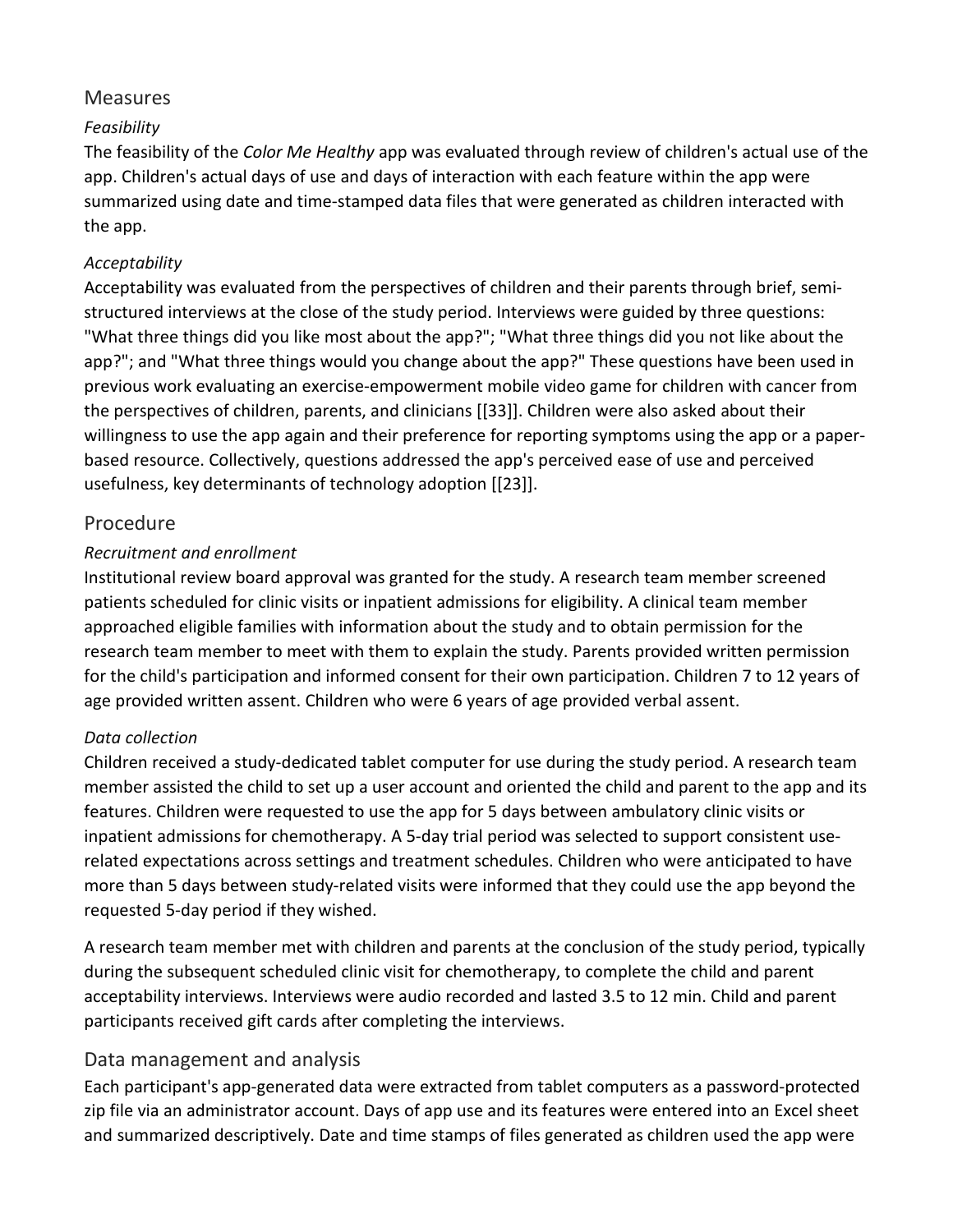reviewed to identify total days of app use as well as days of interaction with individual features within the app.

Interviews were transcribed verbatim. Responses to each question were analyzed using descriptive, qualitative content analysis procedures [[34]]. Single words or simple phrases were regarded as individual units of analysis. Key meanings were extracted from longer responses. Responses were reviewed by four authors (LL, AN, SW, KS) to assign codes and reach consensus. A given code was assigned only once to a child's or parent's response even if the individual may have repeated the larger meaning more than once in his or her response. Codes were further organized into categories and subcategories.

## Results

## **Participants**

Twenty children and nineteen parents enrolled in the study (Tables 1 and 2). One child withdrew after enrollment because the parent deemed study procedures too burdensome. Children and parents were predominantly White, non-Hispanic. Child participants were a median of 8 years of age (range 6–12 years) and a median of 4 months (range 1–74 months) from initial diagnosis. Parent participants were a median of 35 years of age (range 26–48 years).

| <b>Characteristic</b>           | n              | ℅  |
|---------------------------------|----------------|----|
| Gender                          |                |    |
| Male                            | 13             | 65 |
| Female                          | 7              | 35 |
| Race                            |                |    |
| White                           | 19             | 95 |
| More than one race              | 1              | 5  |
| Ethnicity                       |                |    |
| Hispanic                        | 3              | 15 |
| Non-Hispanic                    | 17             | 85 |
| Diagnosis                       |                |    |
| Acute lymphoblastic leukemia    | 9              | 45 |
| Brain tumor                     | 5              | 25 |
| Hodgkin lymphoma                | $\overline{2}$ | 10 |
| Non-Hodgkin lymphoma            | $\overline{2}$ | 10 |
| Osteosarcoma                    | $\overline{2}$ | 10 |
| Disease state                   |                |    |
| Initial diagnosis               | 17             | 85 |
| Relapsed or progressive disease | 3              | 15 |

Table 1 Demographic characteristics of child participants

#### Table 2 Demographic characteristics of parent participants

| <b>Characteristic</b> |  |
|-----------------------|--|
| Gender                |  |
| Male                  |  |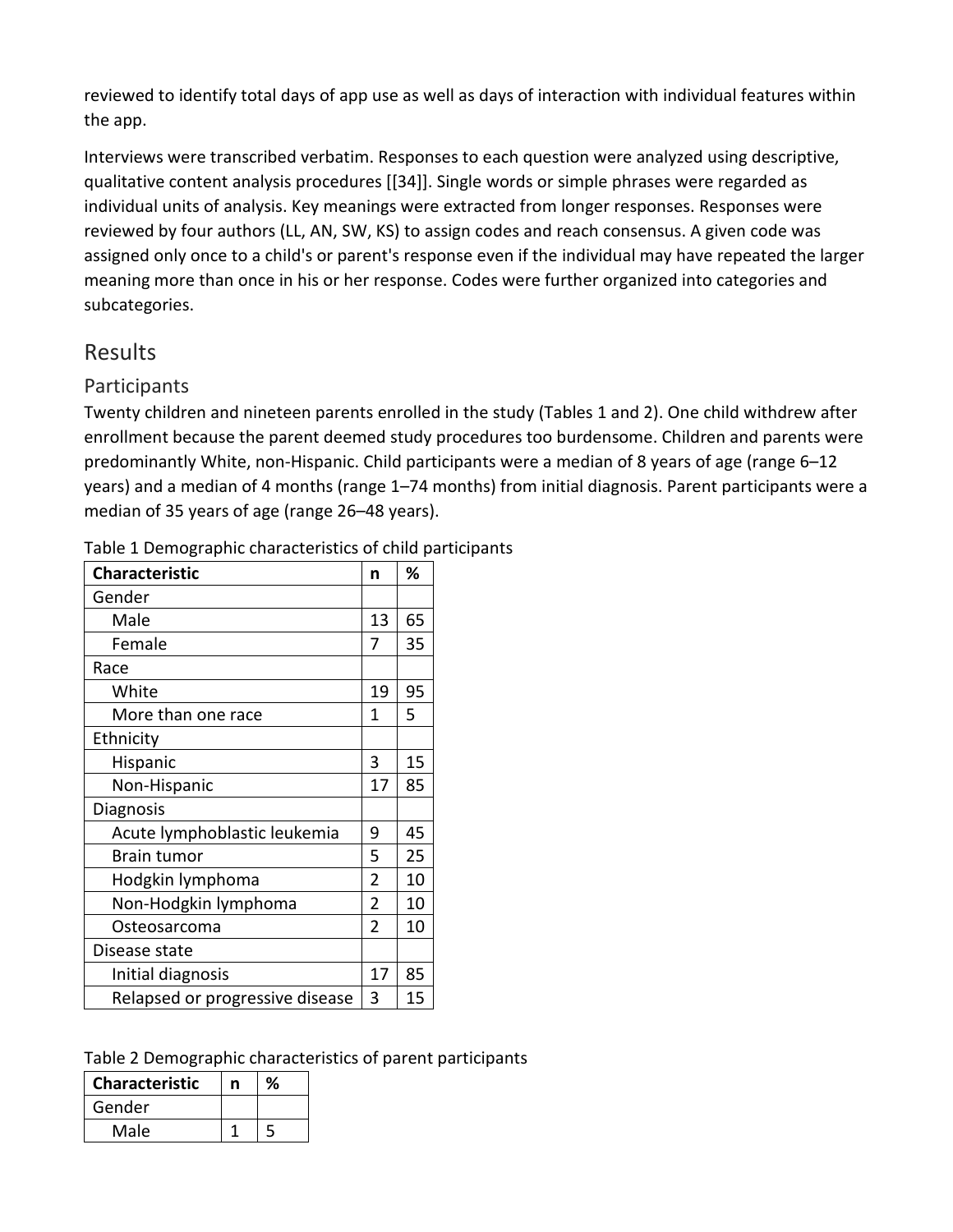| Female       | 18 | 95 |
|--------------|----|----|
| Race         |    |    |
| White        | 17 | 95 |
| Asian        | 1  | 5  |
| Ethnicity    |    |    |
| Hispanic     | 1  | 5  |
| Non-Hispanic | 18 | 95 |

Six children (4 boys and 2 girls) who were approached about study participation declined to participate. One family declined to be contacted by the study team. Four children (2 boys and 2 girls) indicated that they were not interested. The sixth patient did not engage in the study discussion, and the study team member was unable to confirm an affirmative response of the child's interest in participation.

#### Feasibility

Collectively, children used the app for 102 days. Children's patterns of use reflected varied overall interaction and varied interest in individual app features (Table 3). All children used the app at least 1 day with total days of use ranging from 1 to 12 days (median 4 days). Nine children, 5 boys (6–11 years) and 4 girls (7–11 years), used the app 5 days or more. Another four children, 2 boys and 2 girls, used the app for 4 days. One boy and three parents related difficulty remembering to use the app and incorporating its use into their daily schedules. Other parents related their children initiating daily use of the app. Children most frequently used the symptom-reporting page and the drawing page. Of note, all children reported pain at least once (48 days total), and 11 reported nausea at least once (30 days total), providing support for the app's capacity to support collection of clinically relevant symptom data between clinical encounters.

|           | Overall days of<br>interaction | Symptom<br>report | <b>Drawing</b><br>page | Goal<br>entry | <b>Diary</b><br>entry |
|-----------|--------------------------------|-------------------|------------------------|---------------|-----------------------|
| Range     | $1 - 12$                       | $1 - 12$          | $1 - 12$               | $1 - 11$      | $0 - 11$              |
| Median    | 4                              | 4                 | 4                      |               |                       |
| Mean      | 5.4                            | 4.5               | 4.5                    | 3.8           |                       |
| Standard  | 3.2                            | 2.8               | 3.2                    | 3.0           | 3.2                   |
| deviation |                                |                   |                        |               |                       |

Table 3 Days of app use: overall and by page/feature

#### Acceptability

#### *Children*

Eighteen children participated in interviews at the close of the data collection period. One child declined to participate due to fatigue. Responses are summarized in Table 4.

Table 4 Categories and subcategories of children's acceptability interview responses

| <b>Category and Subcategory</b> | $\mathbf n$ | Exemplars |  |
|---------------------------------|-------------|-----------|--|
| <b>Names</b>                    |             |           |  |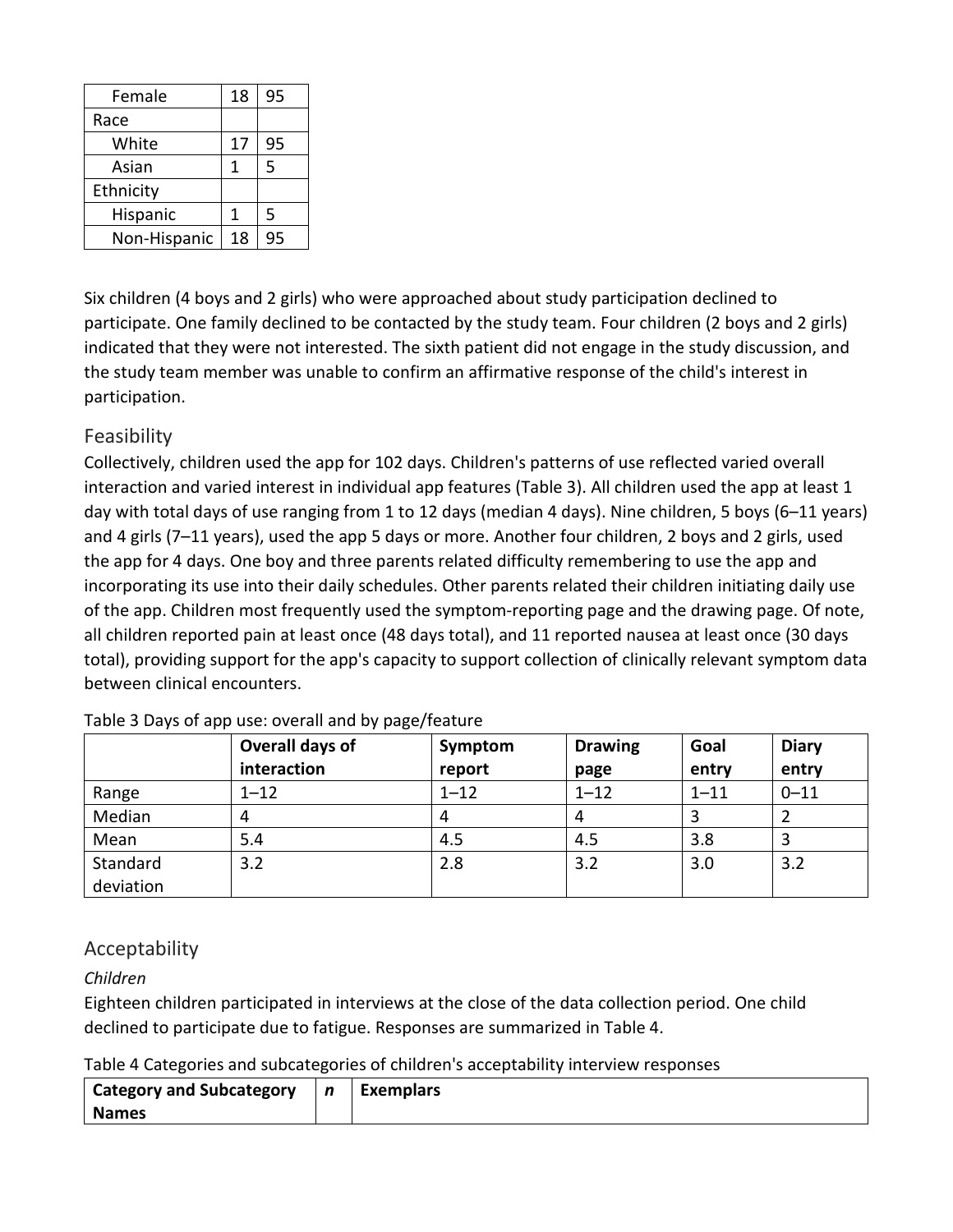| What did you like most<br>about the app? |                |                                                                                                                        |
|------------------------------------------|----------------|------------------------------------------------------------------------------------------------------------------------|
| Choices and creativity                   | 22             |                                                                                                                        |
| Choices                                  | 10             | "I liked the customizing the things," (12-year-old boy with ALL)                                                       |
| Drawing/creativity                       | 10             | "I like drawing pictures," (11-year-old boy with lymphoma)                                                             |
| Fun features within the                  | $\overline{2}$ | "plant" (7-year-old girl with ALL)                                                                                     |
| app                                      |                |                                                                                                                        |
| Rewards and incentives                   | 10             |                                                                                                                        |
| Stickers/rewards                         | 8              | "daily prizes," (11-year-old girl with a brain tumor)                                                                  |
| Goals                                    | $\overline{2}$ | "the goal thing because it reminded you like to brush your teeth<br>and take care of that," (12-year-old boy with ALL) |
| Individualization                        | 8              |                                                                                                                        |
| Avatar                                   | 5              | "making your person (avatar)," (8-year-old girl with ALL)                                                              |
| "About me" page                          | 3              | "having a page with own stuff on it," (8-year-old boy with ALL)                                                        |
| Functionality                            | 3              |                                                                                                                        |
| Reporting symptoms                       | $\overline{2}$ | "the thing that you can drawlike where it hurt, yeahum," (11-                                                          |
|                                          |                | year-old boy with a brain tumor)                                                                                       |
| Easy to use                              | $\mathbf 1$    | "it was easy to learn, yeah. It was easy to learn how to do it," (11-                                                  |
|                                          |                | year-old boy with a brain tumor)                                                                                       |
| What did you not like about              |                |                                                                                                                        |
| the app?                                 |                |                                                                                                                        |
| No dislikes                              | 10             | "Um, none of it," (8-year-old boy with ALL)                                                                            |
| Navigation issues                        | 3              | "after you push the button you have to wait for it to load," (10-                                                      |
|                                          |                | year-old boy with Hodgkin lymphoma)                                                                                    |
| Specific features                        | $\overline{2}$ | "Uh, the background music," (12-year-old boy with ALL)                                                                 |
| "Everything"                             | $\mathbf 1$    | "Yeah, and everything," (6-year-old boy with ALL)                                                                      |
| Remembering to use                       | $\mathbf 1$    | "It was hard to keep track of remembering each day," (12-year-                                                         |
|                                          |                | old boy with ALL)                                                                                                      |
| What would you change                    |                |                                                                                                                        |
| about the app?                           |                |                                                                                                                        |
| Enhance the user                         | 15             |                                                                                                                        |
| engagement                               |                |                                                                                                                        |
| Increase choices within                  | $\overline{7}$ | "Change the plant so that so like you could change it into a tree.                                                     |
| existing features                        |                | So each day you could make it a different plant and then you                                                           |
|                                          |                | could water it and see what happens." (10-year-old boy with                                                            |
|                                          |                | Hodgkin lymphoma)                                                                                                      |
| More activities/games                    | 6              | "Maybe you can do more stuff (other games) on it," (7-year-old                                                         |
| to do                                    |                | girl with an optic glioma)                                                                                             |
| New feature (e.g.,                       | $\overline{2}$ | "Make an imaginary friend that you can design and tell that                                                            |
| imaginary friend)                        |                | imaginary friend how you feel," (11-year-old girl with a brain                                                         |
|                                          |                | tumor)                                                                                                                 |
| Improve the usability                    | 4              |                                                                                                                        |
| Improve navigation                       | $\overline{2}$ | "scrolling on history page," (9-year-old boy with ALL)                                                                 |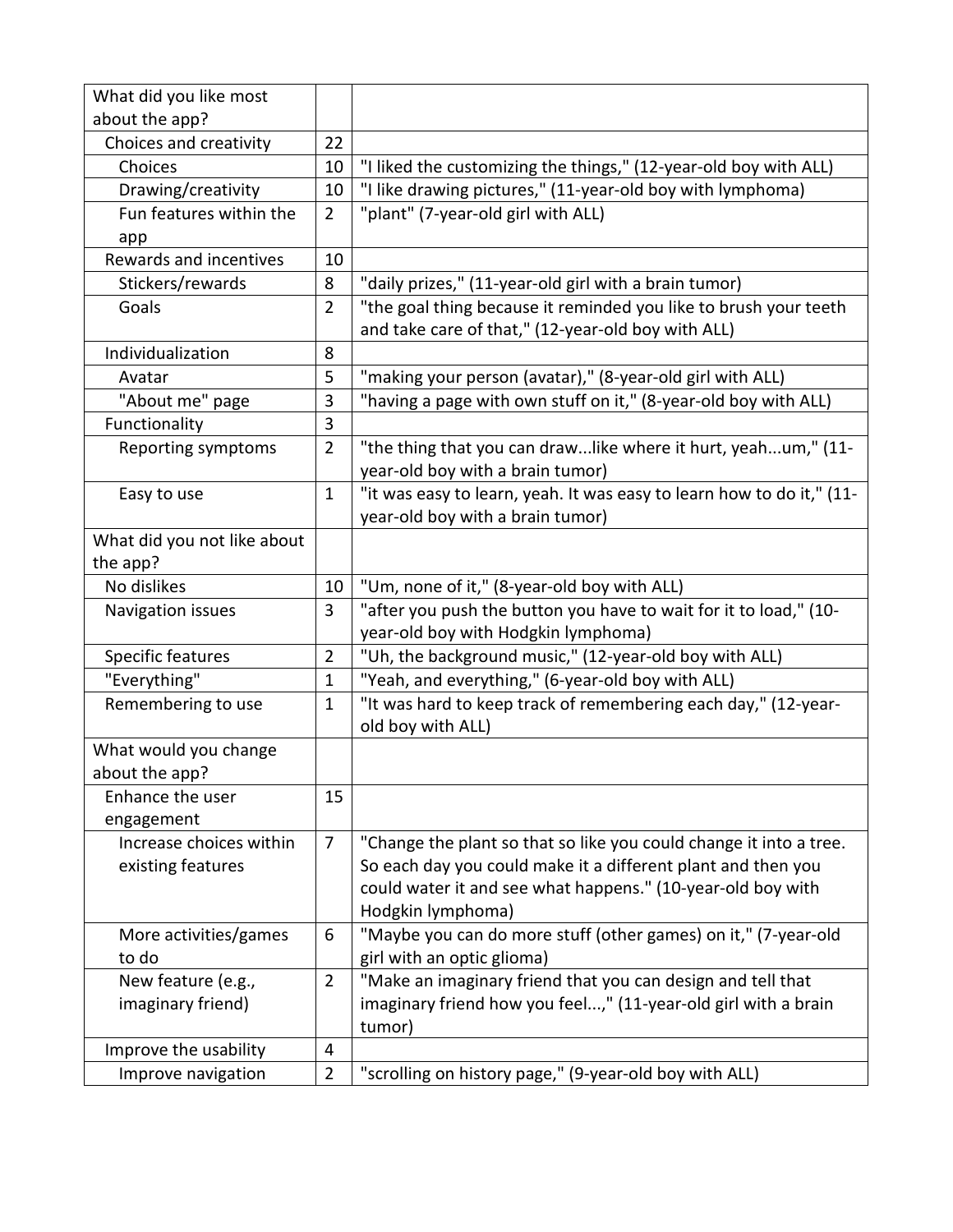| Terminology/rating | Word "bother""not sure how many other kids would             |
|--------------------|--------------------------------------------------------------|
|                    | understand that" "I just read it like how much does this bug |
|                    | you." (11-year-old girl with a brain tumor)                  |

All 18 children identified aspects of the app that they enjoyed. The most frequently identified aspects of the app were those that supported their creativity and provided choices (*n* = 22 responses). Children also reported enjoying the rewards and incentives in the app (*n* = 10 responses), and the personal aspects of the app (*n* = 8 responses). Three children's responses addressed clinical relevance including perceived ease of symptom reporting and specifying symptom location through drawing.

When asked to identify what they did not like about the app, 10 children actively denied anything that they disliked, e.g., "Um, none of it." Seven children related aspects of the app that they disliked. Of note, a 6-year-old boy with ALL reported disliking, "everything," about the app. During his mother's interview, however, this child interacted with features within the app and showed his creations to the interviewer. Five children described aspects of the app's navigation (*n* = 3 responses) and features of the app (*n* = 2 responses) that they disliked. One 12-year-old boy with ALL described difficulty remembering to use the app each day.

Fourteen children provided suggestions for improvement that were grouped into two larger categories related to different aspects of the user experience. These included enhancing user engagement (*n* = 15 responses), primarily through increasing choices in existing features or providing more activities within the app, and improving the usability of the app (*n* = 4 responses).

Sixteen of the 18 children who participated in the interviews affirmed willingness to use the app again. Fifteen indicated a preference for reporting symptoms using the app. Reasons addressed the potential clinical benefits of app-based reporting such as "easier to explain," and the ability to "... be more specific," as well as the multisensory experience, "... the different things you can do on it."

#### *Parents*

Nineteen parents participated in interviews at the close of the data collection period. Responses are summarized in Table 5.

| <b>Category and subcategory names</b> | n  | <b>Exemplars</b>                                                 |
|---------------------------------------|----|------------------------------------------------------------------|
| What did you like best about the      |    |                                                                  |
| app?                                  |    |                                                                  |
| Fun and interactive                   | 19 |                                                                  |
| Element of "fun"                      | 6  | "It's just fun. I like how it's colorful," (mother of an 8-year- |
|                                       |    | old girl with ALL)                                               |
| Opportunity for the child to          | 5  | "that it had a spot for him to write his thoughts," (mother      |
| express self                          |    | of a 12-year-old boy with ALL)                                   |
| Choices within the app (e.g.,         | 4  | "I liked the creative part of it. Letting them go and color      |
| drawing)                              |    | and draw." (mother of a 6-year-old boy with                      |
|                                       |    | osteosarcoma)                                                    |

Table 5 Categories and subcategories of parents' acceptability interview responses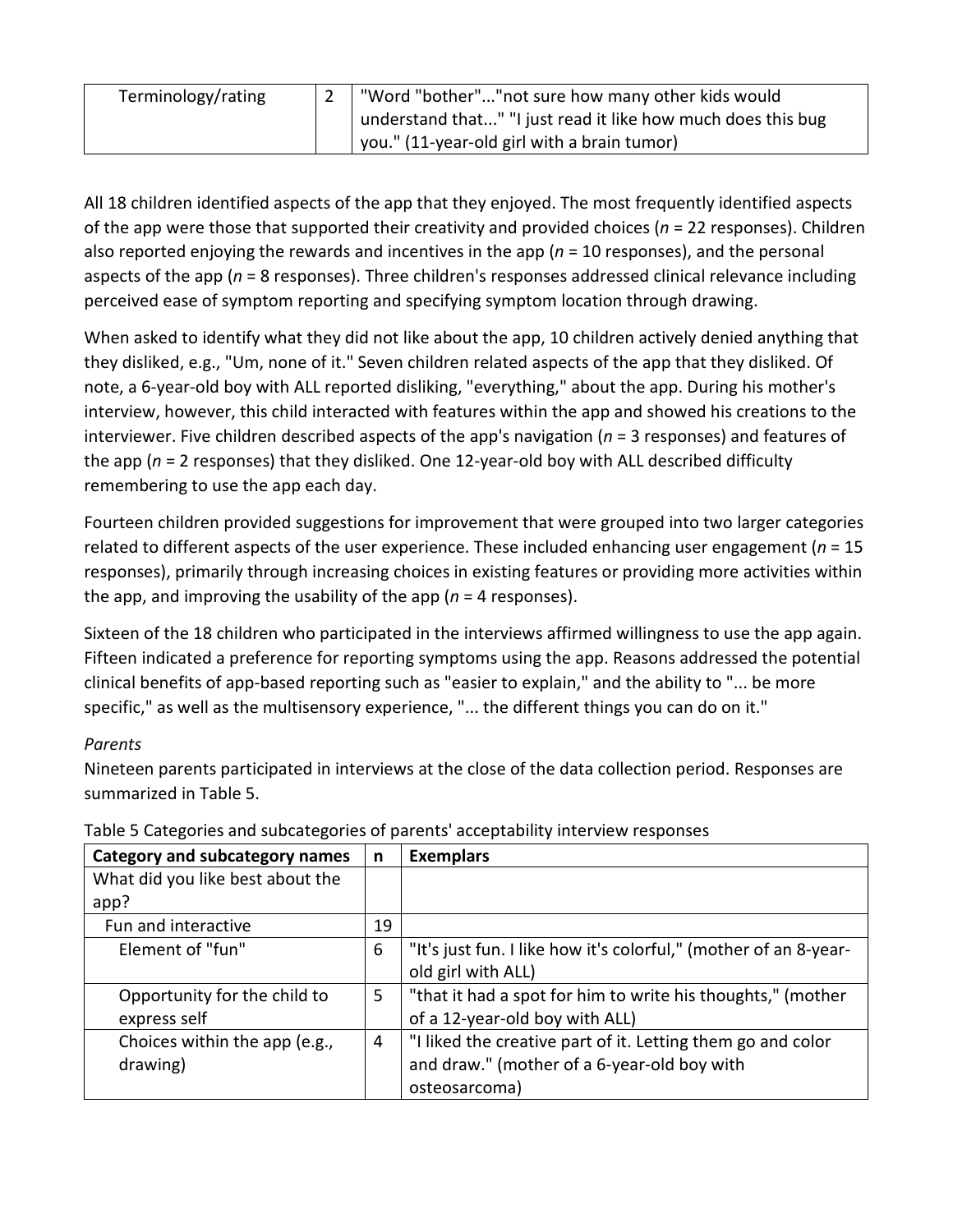| Parent/child interaction (e.g.,    | $\overline{2}$ | "he'd show me the funny things that he said or did or           |
|------------------------------------|----------------|-----------------------------------------------------------------|
| showing what he/she did)           |                | whatever so it was fun." (mother of an 11-year-old boy          |
|                                    |                | with lymphoma)                                                  |
| Provides incentives                | $\overline{2}$ | "liked that it had goals and made sure that he'd remember,      |
|                                    |                | kind [of] an extra incentive to remember to brush his teeth     |
|                                    |                | and remember to take his bath and all of those things,"         |
|                                    |                | (mother of an 11-year-old boy with lymphoma)                    |
| Easy and enjoyable to use          | 18             |                                                                 |
| Easy for the child to use          | 6              | "I just like that it was so easy for him to use." (mother of a  |
|                                    |                | 10-year-old boy with Hodgkin lymphoma)                          |
| Parent did not have to help or be  | 5              | "she can put it down and I did not have to think about it,"     |
| the one providing the report       |                | (mother of an 8-year-old girl with pilocytic astrocytoma)       |
| Enjoyable for the child and/or     | 4              | "She enjoyed, you know, playing on it and using it,"            |
| parent to use                      |                | (mother of an 11-year-old girl with a brain tumor               |
| Creative approach to achieving     | $\overline{3}$ | "is just a fun way for her to talk about what's going on I      |
| the objective                      |                | guess," (mother of a 7-year-old girl with ALL)                  |
| Supports the child's own report    | 16             |                                                                 |
| Child is the one providing the     | 8              | "I liked that it basically he could tell us how he felt without |
| report                             |                | having to answer questions like from us verbally." (mother      |
|                                    |                | of a 12-year-old boy with ALL)                                  |
| Child is the one entering his/her  | 4              | "I liked that she could put in how she's feeling," (mother of   |
| own information                    |                | a 7-year-old girl with ALL)                                     |
| Less intimidating for the child by | 4              | "I think it's a good way for kids to express themselves         |
| not having to talk                 |                | because some kids do not like to talk or they do not share      |
|                                    |                | how they feel." (mother of a 10-year-old boy with Hodgkin       |
|                                    |                | lymphoma)                                                       |
| Consequences of the child's own    | 14             |                                                                 |
| report                             |                |                                                                 |
| Facilitates awareness and recall   | 5              | " liked that it reminded us of the little things that you       |
| of symptoms                        |                | think 'Oh she felt well today' but then you are like 'No she    |
|                                    |                | had a headache."" (mother of an 8-year-old girl with ALL)       |
| Supports more accurate/precise     | 5              | " but she can write down on her thing, and kids know            |
| reporting                          |                | exactly where it was hurting which I think were good            |
|                                    |                | where she might not describe it to the doctor." (mother of      |
|                                    |                | an 8-year-old girl with ALL)                                    |
|                                    | 4              |                                                                 |
| Facilitates parent/child           |                | "then he was also more open with us, like this is what is       |
| discussion about symptoms          |                | going on and I can show you sort of thing." (mother of an       |
|                                    |                | 8-year-old boy with Hodgkin lymphoma)                           |
| What did you not like about the    |                |                                                                 |
| app?<br>Denied dislikes            |                |                                                                 |
|                                    | 8              | "I really cannot think of anything." (mother of an 11-year-     |
|                                    |                | old boy with lymphoma)                                          |
| Child user engagement              | 6              |                                                                 |
| Not sufficiently                   | 4              | "it just wasn't engaging for him. I wish it would have like     |
| engaging/interactive               |                | kept his attention better." (mother of an 8-year-old boy        |
|                                    |                | with ALL)                                                       |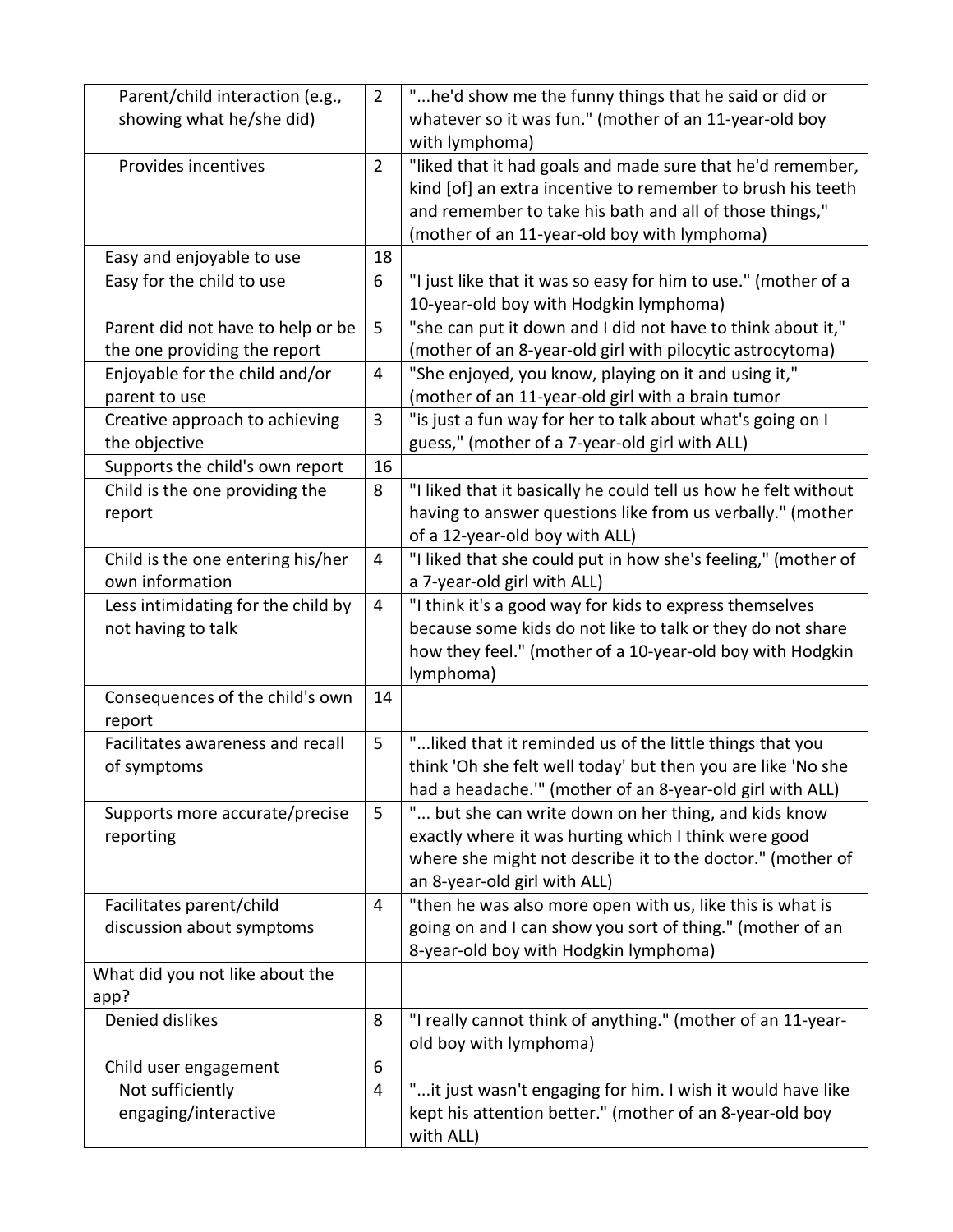| Stickers not a sufficient       | $\overline{2}$ | "like the stickers, I mean are OK. But I think sometimes      |
|---------------------------------|----------------|---------------------------------------------------------------|
| incentive                       |                | they do not do anything." (mother of a 6-year-old boy with    |
|                                 |                | osteosarcoma)                                                 |
| Child user experience           | $\overline{3}$ | " I was watching and that's the only thing is we could not    |
|                                 |                | figure out how to get out of the diary, but that's it."       |
|                                 |                | (mother of a 10-year-old boy with Hodgkin lymphoma)           |
| Additional parent burden        | 3              | " with all her homework and all her other stuff is one        |
|                                 |                | more thing to do." (mother of an 8-year-old girl with ALL)    |
| What would you change about the |                |                                                               |
| app?                            |                |                                                               |
| Enhance user engagement         | 10             |                                                               |
| Increase activities and         | $\overline{4}$ | "games puzzles or something for them to kind of do            |
| interaction within the app      |                | different things" (mother of a 7-year-old girl with ALL)      |
| Different activities for older  | 3              | "might have been better to have something a little bit a      |
| children                        |                | part of it that is more challenging maybe for a 12-year-old   |
|                                 |                | because it does have kind of a wide range." (mother of a      |
|                                 |                | 12-year-old boy with ALL)                                     |
| Enhance                         | $\overline{3}$ | "Rewards, something for them to work toward, because          |
| incentivization/reward system   |                | every game they have is like they are trying to get there,    |
|                                 |                | reach a different level or something like that," (mother of a |
|                                 |                | 7-year-old boy with Burkitt lymphoma)                         |
| Enhance usability               | 6              |                                                               |
| Improve navigation (includes    | 4              | "it says that it will save it, but if you go in and try and   |
| for children with sensory       |                | change it you have reenter all the symptoms again"            |
| deficits)                       |                | (mother of an 8-year-old boy with Hodgkin lymphoma)           |
| Enhance the                     | $\overline{2}$ | "kind of like 3D," (mother of a 7-year-old boy with Burkitt   |
| presentation/appeal             |                | lymphoma)                                                     |
| Facilitate parent access to the | $\overline{4}$ | "what would be cool if  it could like send it to like the     |
| child's report                  |                | parent like if the parent had an app," (mother of an 8-year-  |
|                                 |                | old boy with ALL)                                             |

All parents related at least one aspect of the app that they enjoyed. Parents endorsed the interactive nature of the app (*n* = 19 responses) and felt it provided an outlet to support the child's creativity, such as through drawing, in addition to reporting symptoms. Parents reported that the child could use the app easily (*n* = 18 responses) and that they did not have to be heavily involved.

Parents recognized the clinical relevance of a child-centric approach to symptom reporting (*n* = 16 responses). Specifically, they endorsed the value of the child giving his/her own report rather than their reporting on behalf of their child. Several parents related that their child did not like to talk with clinicians and/or was intimidated by having to respond verbally at clinic visits. They specifically endorsed the value of a resource that could support the child's report without being made to talk at visits. Four parents also addressed the perceived value of the app in allowing the child to be the one who entered the symptom report—not just relating the information but being the one who physically entered the information via the app. Parents related important perceived benefits of the child's report (*n* = 14 responses). These included a greater awareness and recall of symptoms, the potential for more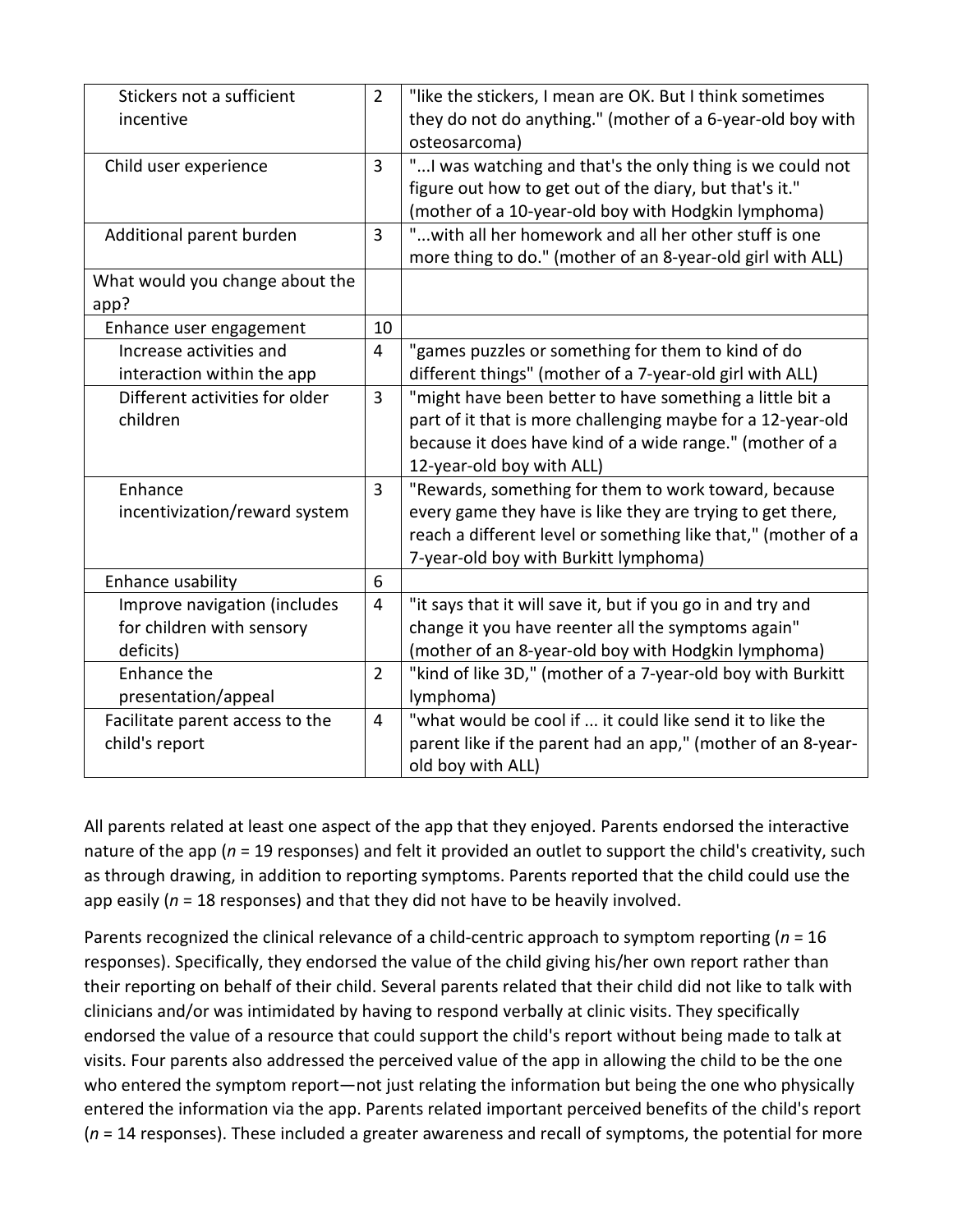accurate and precise symptom reporting, and facilitation of parent and child discussion about symptoms. Three parents whose children had been receiving treatment for 6 months or longer reported the app would have been of greater benefit if it had been introduced earlier in the child's treatment.

Ten parents provided specific critiques of the app. Critiques related to limited user engagement were most frequent (*n* = 6 responses) and related to both opportunities for interaction and incentives beyond earning stickers. A parent of an older child commented on a desire for the app to be more challenging. Three parents also offered critiques related to the general user experience including the animation style, a navigation issue with the diary, and expressed confusion with the term "bother" as a means to express distress. Critiques also addressed potential burden for both parents and children associated with the app's use (*n* = 3 responses) including remembering to use the app and having an additional thing to do.

Thirteen parents offered suggestions for improving the app, and six denied having suggestions for improvement. Suggestions related to enhancing the child user's experience (*n* = 10 responses) centered around increasing activities and opportunities for interaction, including different activities for older children, and enhancing incentives. Parents provided suggestions to enhance the app's usability (*n* = 6 responses), primarily through improving specific aspects of navigation. Suggestions included needs of children with physical or sensory deficits occurring as a consequence of the child's cancer and/or its treatment. Parents also expressed a desire for access to the child's report (*n* = 4 responses), potentially through a parent portal or a separate parent log in process.

## **Discussion**

The study advances investigation of the role of mHealth resources to support symptom tracking among children with cancer between clinical encounters with attention to users' interactions with a given technology and their attitudes toward that technology [[23]]. While mHealth resources, including apps, are not interventions themselves, they can support efforts to better understand the patient experience [[36]]. Because self-report is the gold standard for symptom reporting [[27]] and children have the capacity to provide self-report [[37]–[39]], child-centric approaches to facilitate their self-report are essential and are part of a personalized approach to symptom management.

Study results support the app's preliminary feasibility and provide insight into contextual factors to guide its future development [[40]]. Although children's patterns of app use varied, their overall median use of 80% of requested days was similar to previous feasibility reports of initial evaluations of symptom tracking resources for children and adolescents with cancer [[42]]. As with any mHealth technology, motivation for daily use varied. Some participants may not have felt well enough to be externally motivated to use the app each day. Existing rewards within the app may not have provided sufficient motivation for others.

Acceptability, another interrelated aspect of feasibility [[40]], was evident among both children and parents. Both children and parents addressed the app's developmental relevance and its role in supporting the child's autonomy. Children, specifically, named the elements of having choices, an outlet for creativity, and the opportunity for personalization within the app. Parents valued that the app supported the ability of the child to provide his or her own symptom report and that he or she was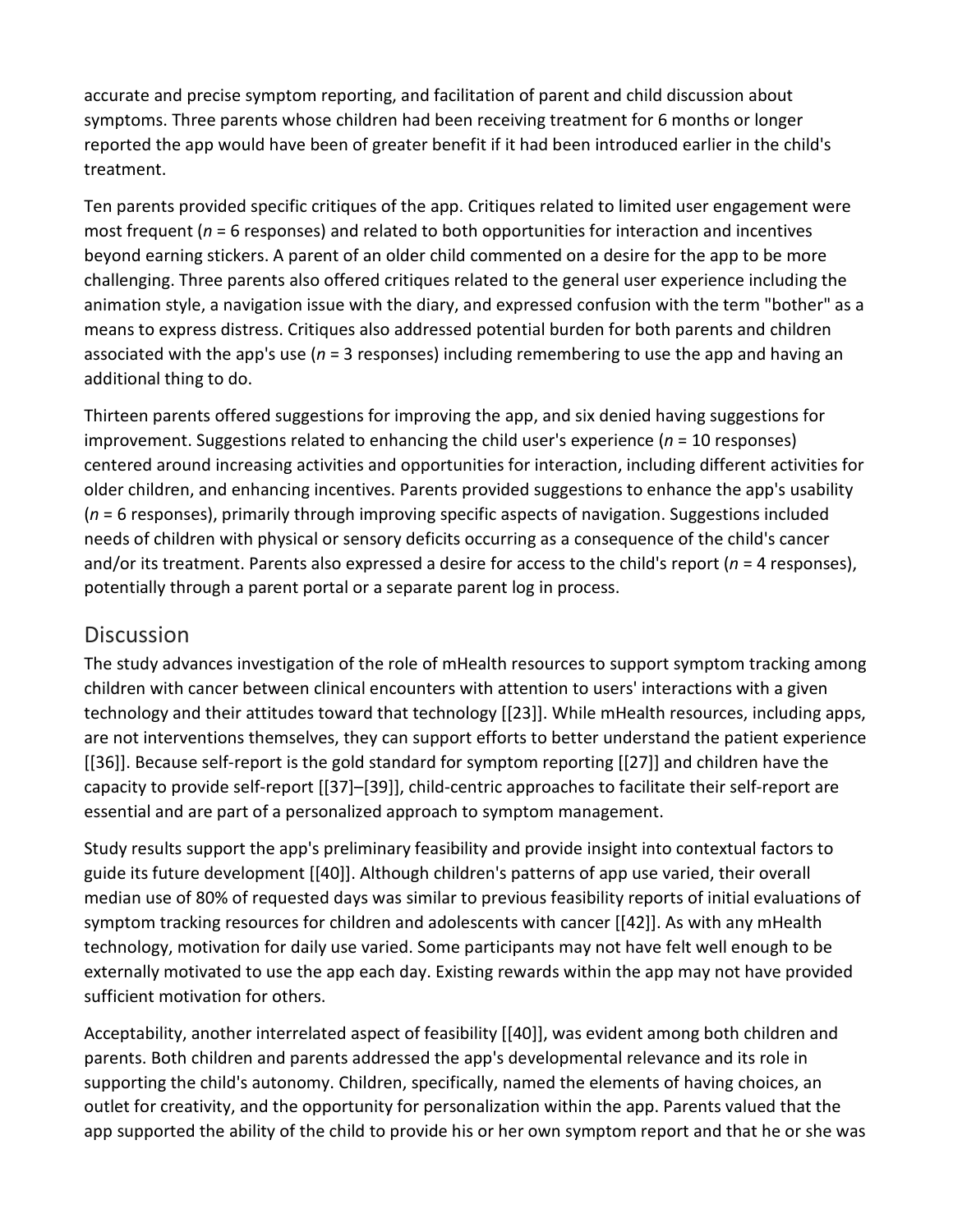the one who generated the report. Several parents specifically related that their children do not like to provide verbal reports and that the app provided a less intimidating format for symptom reporting. By incorporating multisensory approaches that allow children time to reflect and organize their responses, the app may enhance children's recall, leading to improved symptom reporting [[44]]. Of further clinical relevance, parents indicated that the app supported their own awareness of the child's symptoms, even on days when the child appeared to be feeling well. Several parents related a greater perceived benefit of tracking symptoms earlier in the child's treatment continuum, an important consideration for future implementation.

Although both children and parents provided suggestions to improve navigation, parents endorsed the app's overall ease of use and that the child could use the app independently. Consistent with the iterative, user-centered process guiding the app's development [[32], [46]], interview questions were structured to avoid social desirability of responses and to retain the child in the position of collaborator and co-designer. Allowing children and parents to propose improvements for the app supported a more generative discussion beyond stating likes and dislikes and engaged them in the app's continued development.

#### Limitations

Limitations included a single site and limited racial/ethnic diversity. Although the study sample was small, it represented diagnoses typical among children 6 to 12 years of age. The heterogeneity with regard to treatment stage supported exploration of how the app might be utilized at different times during the child's treatment to support a personalized approach to symptom management. Because date/time stamps were generated only as data were saved, the actual duration time that children interacted with the app each day was unable to be assessed.

#### Future directions

Both children and parents provided guidance to further optimize the child user's experience to support the app's future adoption by child and parent users [[23]]. Priorities for future development include enhancement of existing features, inclusion of additional activities, and expansion of the incentive/reward system. Additional priority should be given to enhancing aspects of navigation within the app which will further support the app's usability.

Priorities for research include investigation of the app's potential for success as a developmentally relevant resource for symptom reporting. Consistent with a personalized health approach, research is needed to identify children and parents who are most likely to benefit from a symptom-reporting app and when they are likely to receive the greatest benefit. Gaining additional understanding of the reasons for variability in use including intra-individual characteristics of children and/or parents, perceived need for symptom monitoring based on treatment phase, and potential burden associated with daily reporting will further guide implementation of the app. Studies exploring parents' and clinicians' responses to reported symptoms and initiation of management strategies whether in the home or healthcare setting are needed. Additionally, studies addressing the app's efficacy as a resource to guide shared decision-making to alleviate symptoms are needed.

As the user experience is optimized and further clinical utility of the app is demonstrated, future directions for the app's development include collaboration with clinical informatics experts and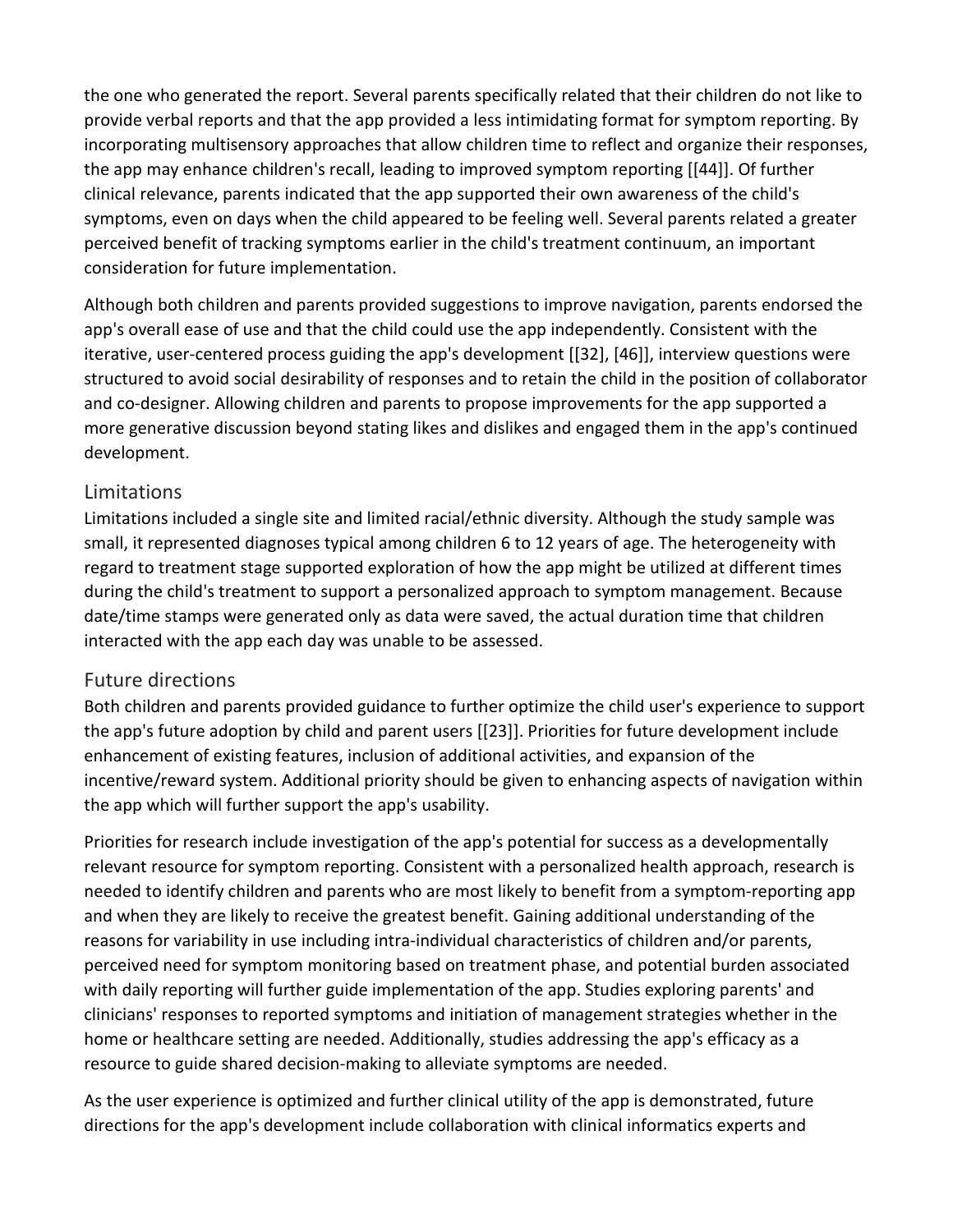continued efforts toward integration with electronic health record (EHR) systems. Engaging clinicians as research collaborators with attention to clinician workflow will be essential to determining how best to integrate the child's self-reported data in a manner that can guide clinical decisions. Preliminary efforts to support future integration of the child's data are in place to support future work. The.json file format, currently used for saving children's self-reported data in the app, is a standard data interchange format primarily used to transmit data between a web application and a server [[47]]. Additional efforts to support EHR integration include supporting semantic interoperability by mapping terminology within the app to standard-based terminologies such as SNOMED and LOINC [[48]].

This study describes the initial evaluation of a newly developed game-based symptom-reporting app among school-age children receiving treatment for cancer. Results provide guidance for future refinements to the app and its potential role to support a personalized approach to symptom management.

## Funding information

The work described in the manuscript was supported by the following grants: National Institutes of Health/National Institute of Nursing Research: 1K23NR014874–01 (PI-Linder), University of Utah College of Nursing Burton Pilot Grant (Linder, PI), National Institutes of Health/National Institute of Nursing Research: T32NR013456; (Co-PIs: L Ellington & K Mooney), National Institutes of Health/National Center for Advancing Translational Sciences: UL1TR00105

## Data availability

The data that support the findings of this study are available from the corresponding author upon reasonable request.

## Compliance with ethical standards

Institutional review board approval was granted for the study. Parents provided written permission for the child's participation and informed consent for their own participation. Children 7 to 12 years of age provided written assent. Children who were 6 years of age provided verbal assent.

## Conflict of interest

The authors declare that they have no conflict of interest.

## Publisher's note

Springer Nature remains neutral with regard to jurisdictional claims in published maps and institutional affiliations.

## [References](https://0-web-p-ebscohost-com.libus.csd.mu.edu/ehost/detail/detail?vid=4&sid=c4bb9bb3-65d7-4fe3-a0b5-fff5e0f2677e%40redis&bdata=JnNpdGU9ZWhvc3QtbGl2ZQ%3d%3d#toc)

- 1. Hinds PS, Gattuso JS, Fletcher A, Baker E, Coleman B, Jackson T, Jacobs-Levine A, June D, Rai SN, Lensing S, Pui CH (2004) Quality of life as conveyed by pediatric patients with cancer. Qual Life Res 13:761–762
- 2. Momani TG, Mandrell BN, Gattuso JS, West NK, Taylor SL, Hinds PS (2015) Children's perspective on healthrelated quality of life during active treatment for acute lymphoblastic leukemia: an advanced content analysis approach. Cancer Nurs 38:49–58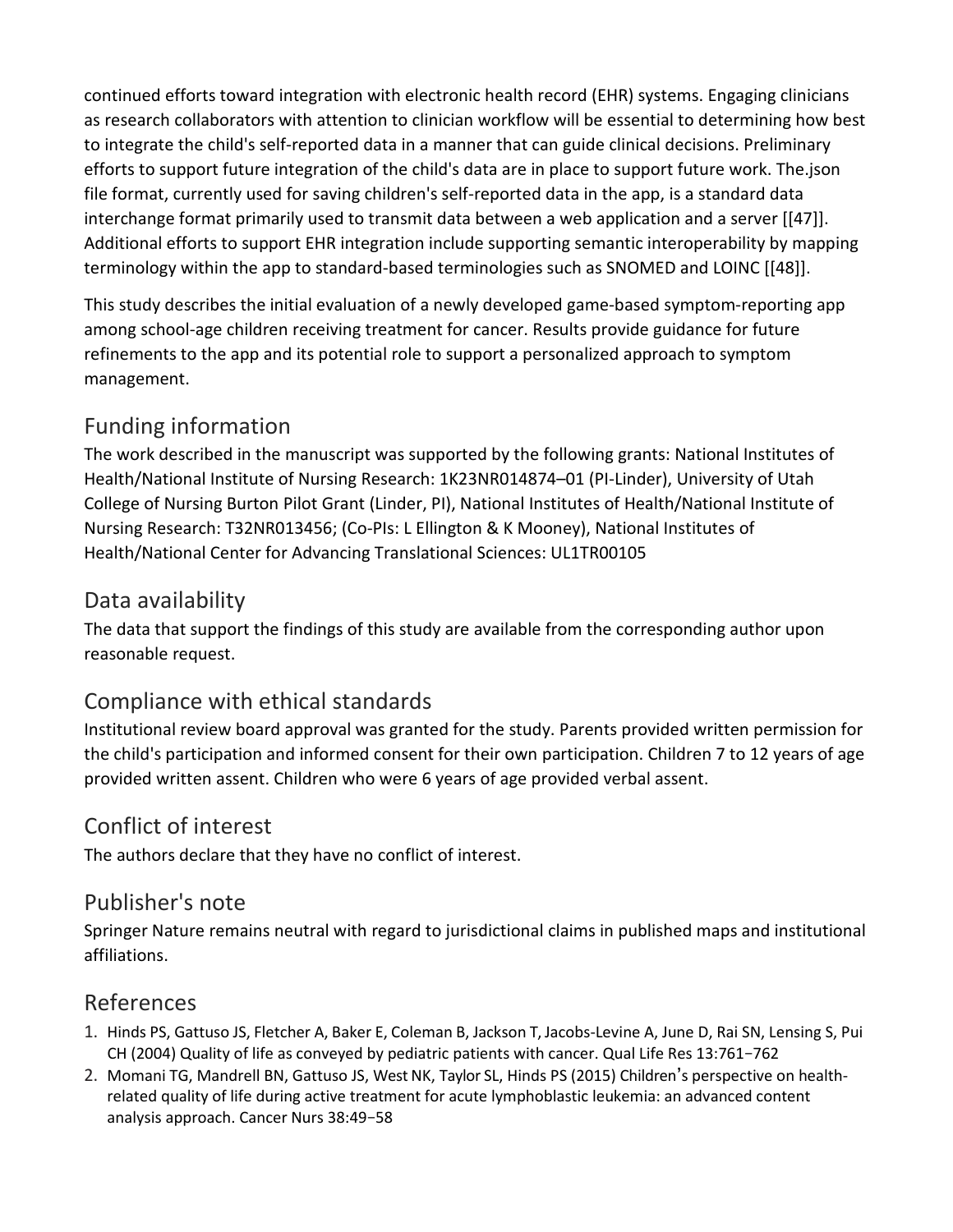- 3. Withycombe JS, Haugen M, Zupanec S, Macpherson CF, Landier W (2019) Consensus recommendations from the Children's Oncology Group Nursing Discipline's State of the Science Symposium: symptom assessment during childhood cancer treatment. J Pediatr Oncol Nurs 36:294–299
- 4. Dupuis LL, Lu X, Mitchell HR, Sung L, Devidas M, Mattano LA Jr, Carroll WL, Winick N, Hunger SP, Maloney KW, Kadan-Lottick NS (2016) Anxiety, pain, and nausea during the treatment of standard-risk childhood acute lymphoblastic leukemia: a prospec- tive, longitudinal study from the Children's Oncology Group. Cancer 122:1116–1125
- 5. Hockenberry MJ, Hooke MC, Rodgers C, Taylor O, Koerner KM, Mitby P, Moore I, Scheurer ME, Pan W (2017) Symptom trajecto- ries in children receiving treatment for leukemia: a latent class growth analysis with multitrajectory modeling. J Pain Symptom Manag 54:1–8
- 6. Hockenberry MJ, Taylor OA, Pasvogel A, Rodgers C, McCarthy K, Gundy P, Montgomery DW, Ribbeck P, Scheurer ME, Moore IM(K) (2014) The influence of oxidative stress on symptom occur- rence, severity, and distress during childhood leukemia treatment. Oncol Nurs Forum 41:E238–E247
- 7. Linder LA, Al-Qaaydeh S, Donaldson G (2018) Symptom charac- teristics among hospitalized children and adolescents with cancer. Cancer Nurs 41:32–32
- 8. Miller E, Jacob E, Hockenberry MJ (2011) Nausea, pain, fatigue, and multiple symptoms in hospitalized children with cancer. Oncol Nurs Forum 38:E382–E393
- 9. Baggott C, Dodd M, Kennedy C, Marina N, Matthay KK, Cooper BA, Miaskowski C (2010) Changes in children's reports of symp- tom occurrence and severity during a course of myelosuppressive chemotherapy. J Pediatr Oncol Nurs 27:307–315
- 10. Torres V, Nunes MDR, Silva-Rodrigues FM, Bravo L, Adlard K, Secola R, Fernandes AM, Nascimento LC, Jacob E (2019) Frequency, severity, and distress associated with physical and psy- chosocial symptoms at home in children and adolescents with can- cer. J Pediatr Health Care 33:404–414
- 11. Linder LA, Bratton H, Nguyen A, Parker K, Wawrzynski S (2018) Symptoms and self-management strategies identified by children with cancer using draw-and-tell interviews. Oncol Nurs Forum45:290–300
- 12. Rodgers CC (2011) Health promotion of the school-age child and family. In: Wilson MJHD (ed) Wong's nursing care of infants and children, 9th edn. Elsevier Inc., St. Louis, pp 645–683
- 13. Greene S, Hill M (2005) Researching children's experience: methods and methodological issues. In: Greene S, Hogan D (eds) Researching children's experience. Sage Publications, Inc., Thousand Oaks, pp 1–21
- 14. Wesley KM, Fizur PJ (2015) A review of mobile applications to help adolescent and young adult cancer patients. Adolesc Health Med Ther 6:141–148
- 15. Linder L, Ameringer S, Erickson J, Macpherson CF, Stegenga K, Linder W (2013) Using an iPad in research with children and ado- lescents. J Spec Pediatr Nurs 18:158–164
- 16. Rogers Y, Price S (2009) How mobile technologies are changing the way children learn. In: Druin A (ed) Mobile technology for children: designing for interaction and learning. Morgan Kaufmann Publishers, Burlington, pp 3–22
- 17. Kato PM, Cole SW, Bradlyn AS, Pollock BH (2008) A video game improves behavioral outcomes in adolescents and young adults with cancer: a randomized trial. Pediatr 122:e305–e317
- 18. Johnson D, Deterding S, Kuhn KA, Staneva A, Stoyanov S, Hides L (2016) Gamification for health and wellbeing: a systematic review of the literature. Internet Interv 6:89–106
- 19. Theng YL, Lee JW, Patinadan PV, Foo SS (2015) The use of videogames, gamification, and virtual environments in the self- management of diabetes: a systematic review of the evidence. Games Health J 4:352–361
- 20.Jibb LA, Stevens BJ, Nathan PC, Seto E, Cafazzo JA, Johnston DL, Hum V, Stinson JN (2017) Implementation and preliminary effectiveness of a real-time pain management smartphone app for adolescents with cancer: a multi-center pilot clinical study. Pediatr Blood Cancer 64:e26554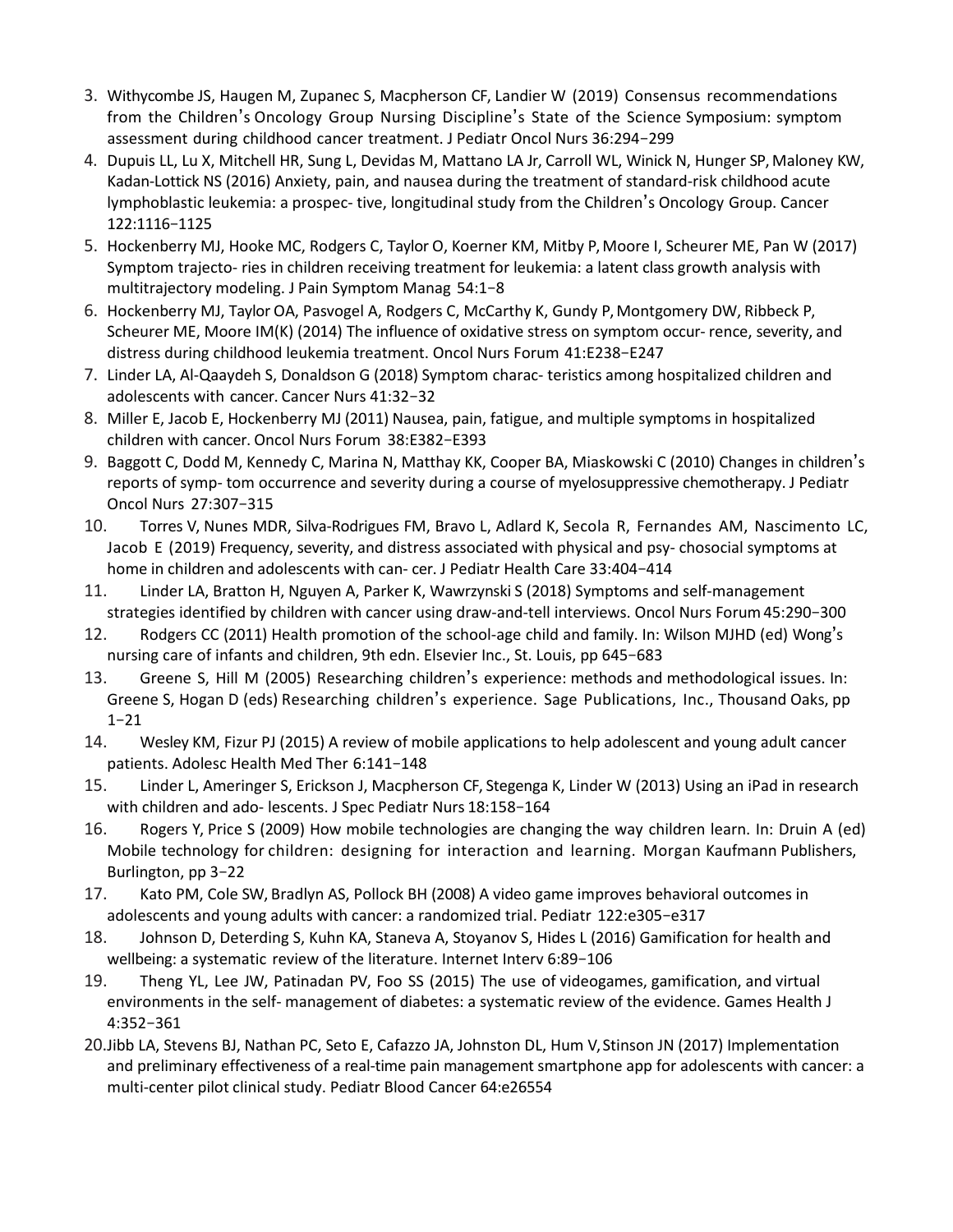- 21. Macpherson CF, Linder LA, Ameringer S, Erickson J, Stegenga K, Woods NF (2014) Feasibility and acceptability of an iPad application to explore symptom clusters in adolescents and young adults with cancer. Pediatr Blood Cancer 61:1996–2003
- 22.Jupp JCY, Sultani H, Cooper CA, Peterson KA, Truong TH (2018) Evaluation of mobile phone applications to support medication adherence and symptom management in oncology patients. Pediatr Blood Cancer 65:e27278
- 23. Venkatish V, Bala H (2008) Technology acceptance model 3 and a research agenda on interventions. Decis Sci 39:273–315
- 24. Magnussun D (2000) The individual as the organizing principle. In: Bergman LR, Cairns RB, Nillson LG, Nystedt L (eds) Developmental science and the holistic approach. Lawrence Erlbaum Associates, Publishers, Mahwah, pp33–47
- 25. Miles MS, Holditch-Davis D (2003) Enhancing nursing research with children and families using a developmental perspective. In: Miles MS, Holditch-Davis D (eds) Annual review of nursing re- search. Springer, New York, pp 1–22
- 26. Cleeland CS, Fisch MJ, Dunn AJ (2011) Introduction to cancer symptom science. In: Cleeland CS, Fisch MJ, Dunn AJ (eds) Cancer symptom science: measurement, mechanisms, and manage- ment. Cambridge University Press, New York, pp 1–3
- 27. Cleeland CS, Mendoza TR (2011) Symptom measurement by pa- tient report. In: Cleeland CS, Fisch MJ, Dunn AJ (eds) Cancer symptom science: measurement, mechanisms, and management. Cambridge University Press, New York, pp 268–284
- 28. Humphreys J, Lee KA, Carrieri-Kohlman V et al (2008) Theory of symptom management. In: Smith MJ, Liehr PR (eds) Middle range theory for nursing, 2nd edn. Springer Publishing, New York, pp 145–158
- 29. Linder LA, Altizer R (2018) Engaging children and healthcare pro- viders in the co-design of a mobile technology-based symptom a s sessmentapp. A PHON.http:// 1ad5fbcf8a40b07276ffe8d7f0d21a986d23058582d1d01f2732.r54. cf1.rackcdn.com/210-1-Engaging-Children-and-Healthcare- Providers-i.pdf. Accessed 15 July 2019
- 30. Linder LA, Wawrzynski SE (2018) Staff perceptions ofsymptoms, approaches to assessment, and challenges to assessment among children with cancer. J Pediatr Oncol Nurs 35:332–341
- 31. Therapeutic Games and Apps Lab. https://library.med.utah.edu/ synapse/gapp/. Accessed March 23, 2019
- 32. Altizer R, Zagal J (2014) Designing inside the box or pitching practices in industry and education. DiGRA Proceedings. https://pdfs. semanticscholar.org/2043/1576e97d55a62c0a8cb61594e2c8c0edf7a4. pdf. Accessed 15 Jul 2019
- 33. Bruggers CS, Baranowski S, Beseris M et al (2018) Aprototype exercise-empowerment mobile video game for children with can- cer, and its usability assessment: developing digital empowerment interventions for pediatric diseases. Front Pediatr 9:69
- 34. Elo S, Kyngäs H (2008) The qualitative content analysis process.J Ad Nurs 62:107–115
- 35. Krippendorff K (2004) Content analysis: an introduction to its methodology, 2nd edn. Sage, Thousand Oaks
- 36. Starkweather A, Jacelon CS, Bakken S, Barton DL, DeVito Dabbs A, Dorsey SG, Guthrie BJ, Heitkemper MM, Hickey KT, Kelechi TJ, Kim MT, Marquard J, Moore SM, Redeker NS, Schiffman RF, Ward TM, Adams LS, Kehl KA, Miller JL (2019) The use of technology to support precision health in nursing science. J Nurs Scholarsh 51:614–623
- 37. Woodgate RL (2008) Feeling states: a new approach to understand- ing how children and adolescents with cancer experience symptoms. Cancer Nurs 31:229–238
- 38. Tomlinson D, Dupuis LL, Gibson P, Johnston DL, Portwine C, Baggott C, Zupanec S, Watson J, Spiegler B, Kuczynski S, Macartney G, Sung L (2014) Initial development of the symptom screening in pediatrics tool (SSPedi). Support Care Cancer 22:71– 75